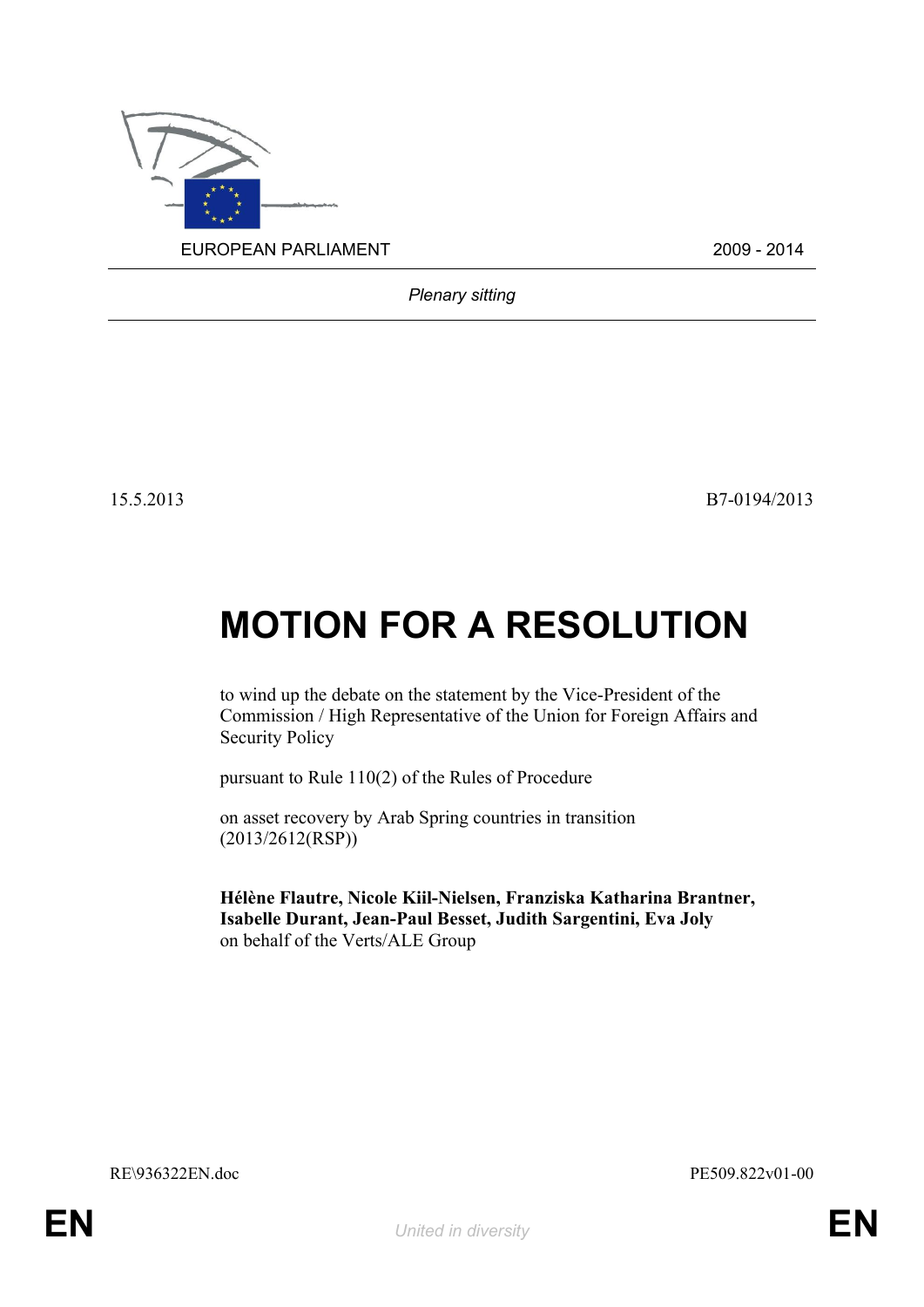## **B7-0194/2013**

## **European Parliament resolution on asset recovery by Arab Spring countries in transition (2013/2612(RSP))**

## *The European Parliament*,

- having regard to having regard to its previous resolutions on Arab Spring countries in transition with regard, in particular, to that of 14 March 2013 on the situation in Egypt<sup>1</sup>,
- having regard to the recommendations of the Committee on Political Affairs, Security and Human Rights of the Parliamentary Assembly of the Union for the Mediterranean of 12 April 2013,
- having regard to the co-Chairs' conclusions following the EU-Tunisia Task Force meeting of 29 September 2011 and to the co-Chairs' conclusions following the EU-Egypt Task Force meeting of 14 November 2012,
- having regard to Council Regulation (EU) No 101/2011 of 4 February 2011 concerning restrictive measures directed against certain persons, entities and bodies in view of the situation in Tunisia and Council Regulation (EU) No 1100/2012 amending it,
- having regard to Council Regulation (EU) No 270/2011 of 21 March 2011 concerning restrictive measures directed against certain persons, entities and bodies in view of the situation in Egypt and Council Regulation (EU) No 1099/2012 amending it,
- having regard to Council Decision 2011/137/CFSP of 28 February 2011 concerning restrictive measures in view of the situation in Libya and Council Decisions 2011/625/CFSP and 2011/178/CFSP amending it, to Council Regulation (EU) No 204/2011 of 2 March 2011 concerning restrictive measures in view of the situation in Libya and Council Regulation (EU) No 965/2011 amending it, and to Council Implementing Regulations (EU) No 364/2013 and No 50/2013 implementing Article 16(2) of Regulation (EU) No 204/2011 concerning restrictive measures in view of the situation in Libya,
- having regard to the existing EU legal instruments aimed at improving confiscation and asset recovery in the framework of Council decisions 2001/500/JHA, 2003/577/JHA, 2005/212/JHA, 2006/783/JHA and 2007/845/JHA, and the proposal for a directive of the European Parliament and of the Council on the freezing and confiscation of proceeds of crime in the European Union (COM(2012) 85) of 12 March 2012,
- having regard to the 2003 United Nations Convention against Corruption (UNCAC), which entered into force in 2005 and to which the EU acceded with Council Decision 2008/801/EC of 25 September 2008,
- having regard to the United Nations Convention on Transnational Organised Crime

<sup>1</sup> Texts adopted, P7\_TA(2013)0095.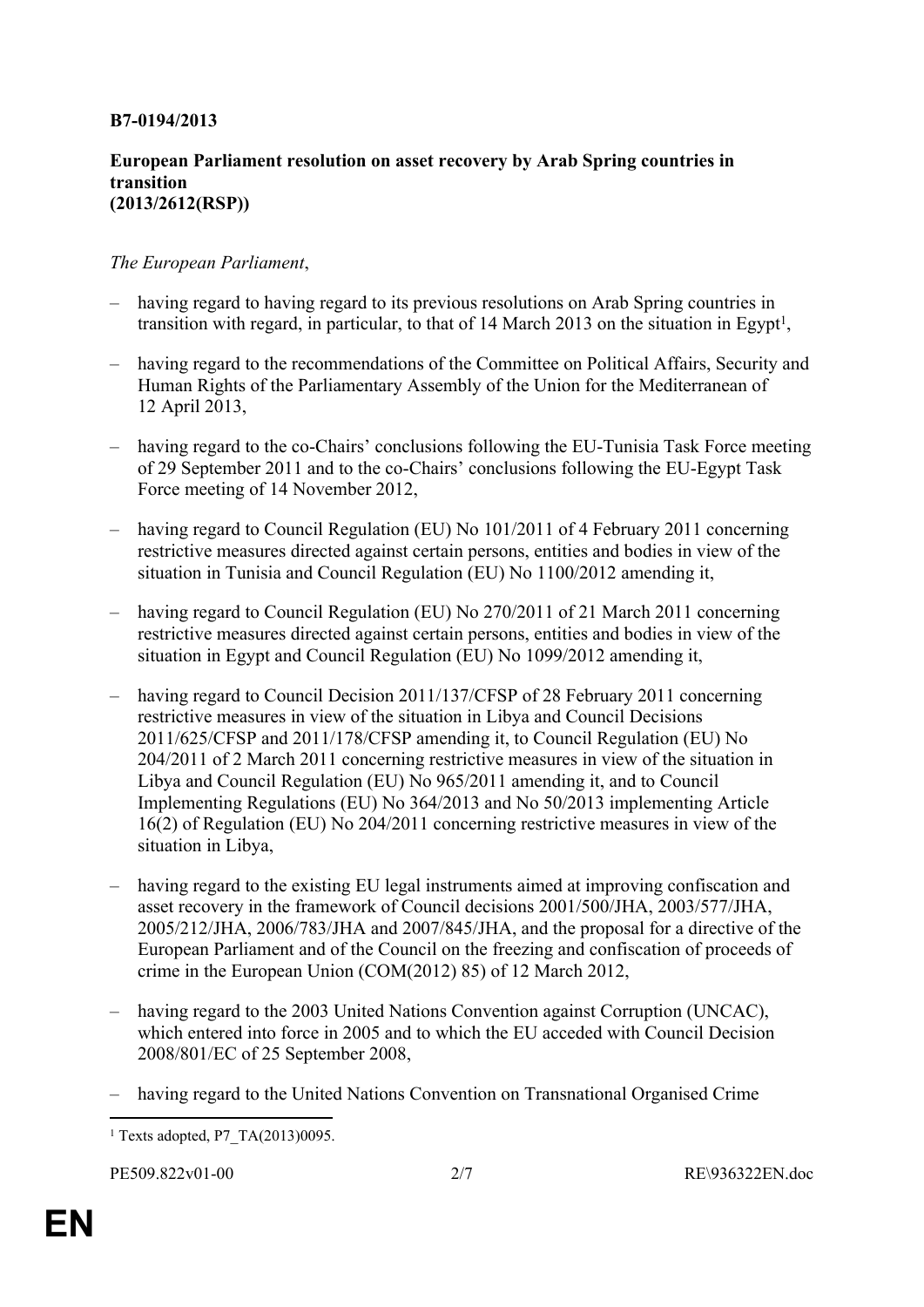(Palermo Convention) of 2000,

- having regard to United Nations Security Council resolutions 1970 (2011), 1973 (2011) and 2009 (2011) on Libya,
- having regard to United Nations Human Rights Council resolution 19/38 of 19 April 2012 on the negative impact of the non-repatriation of funds of illicit origin to the countries of origin on the enjoyment of human rights, and the importance of improving international cooperation,
- having regard to the Stolen Asset Recovery Initiative (StAR), a joint programme of the World Bank and the United Nations Office on Drugs and Crime,
- having regard to the Action Plan on Asset Recovery of the G8 Deauville Partnership with Arab Countries in Transition of 21 May 2012,
- having regard to the first Arab Forum on Asset Recovery (AFAR), co-organised by Qatar and the US presidency of the G8 on 11-13 September 2012, and to its final report,
- having regard to Rule 110(2) of its Rules of Procedure,
- A. whereas it is of the utmost importance for the EU to show its concrete and genuine commitment to coming to terms with, and departing from, its past approach towards the countries of the southern rim of the Mediterranean, which was characterised by strong political and economic relations with the local elites in disregard of their lack of democratic legitimacy and widespread human rights violations;
- B. whereas asset recovery is an important and sensitive economic issue for the southern neighbours concerned, given the potential for these assets and the moral implications; whereas asset recovery conveys a strong message against the impunity of those involved in corruption, and contributes also to reducing instability in the international financial system by dealing with funds that are often involved in speculative financial operations;
- C. whereas the international community has established a solid system of international agreements and standards dealing with corruption, money laundering and law enforcement, with special regard to the 2003 United Nations Convention against Corruption; whereas asset recovery lies at the point where these efforts intersect; whereas Article 51 of the UNCAC declares that the return of assets 'is a fundamental principle of this Convention, and States Parties shall afford one another the widest measure of cooperation and assistance in this regard', while Article 46.1. stresses that 'States Parties shall afford one another the widest measure of mutual legal assistance in investigations, prosecutions and judicial proceedings in relation to the offences covered by this Convention'<sup>.</sup>
- D. whereas the practical competence for asset recovery lies first and foremost with the national authorities in requested states ; whereas, in the context of the EU, while the freezing of assets lies within the Union's competence, recovering and repatriating those assets is a competence of the Member States in accordance with their national legislation; whereas asset recovery, by its very nature, requires a strong political will and genuine

[RE\936322EN.doc](#page-0-1) 3/7 [PE509.822v01-00](#page-0-0)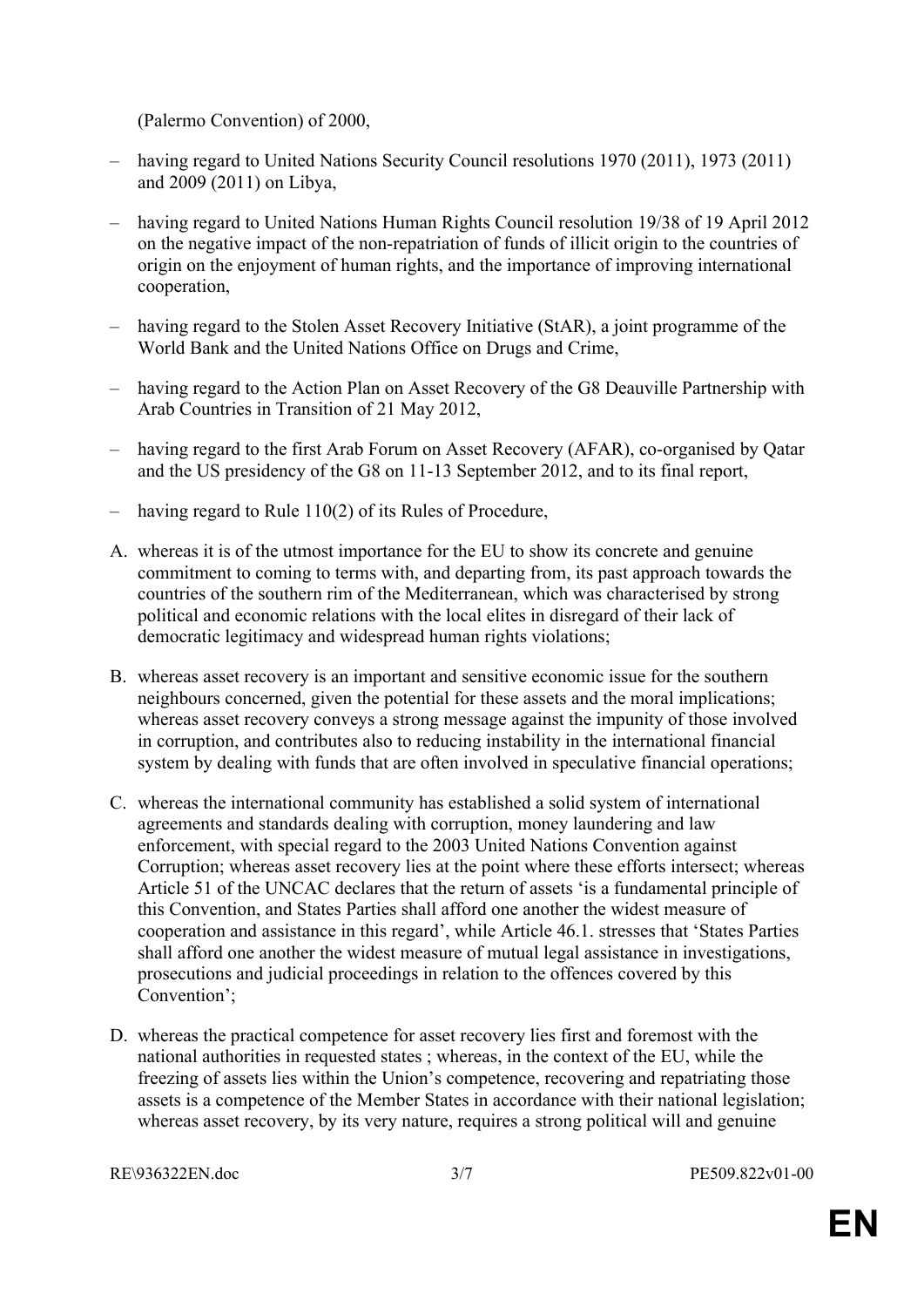cooperation among multiple national agencies in requested and requesting countries;

- E. whereas following the Arab Spring revolutions in Egypt and Tunisia, the EU promptly froze the assets of the former dictators, their families and a number of other people associated with their regimes; whereas a similar EU decision was adopted, in accordance with UN Security Council resolution 1970 (2011), in the case of Libya; whereas the new legislative framework adopted by the Council on 26 November 2012 allows EU Members States to release frozen assets, on the basis of recognised judicial decisions, to Egypt and Tunisia;
- F. whereas the EU-Tunisia Task Force Co-Chairs' Conclusions of 29 September 2011 stated that 'the Task Force is committed to do everything possible to assist the authorities to return to the Tunisian people what was stolen by the corruption of the previous regime. In order to facilitate the return of these assets, the EU announced that it will provide assistance to the Tunisian authorities, notably by setting up an asset recovery support team, with experts based in Tunis and Brussels';
- G. whereas the EU-Egypt Task Force co-Chairs' conclusions stated that 'the freezing and recovery of misappropriated assets is a major political issue for Egypt and for the EU' and that 'the EU will continue to take a leadership on the issue of asset recovery and work closely with international partners, such as Switzerland, the international financial institutions, notably the World Bank StAR initiative and the G8, to map the state of play, propose concrete next steps and enhance coordination';
- H. whereas Egypt, Libya and Tunisia have made considerable efforts to ensure that misappropriated assets stolen by former dictators and their regimes are repatriated to those countries; whereas several key international actors – including the EU, G8 members, and Switzerland – responded positively to these efforts; whereas, however, few concrete results have been achieved in this context so far, and growing, legitimate frustration is perceptible among the governments and civil societies of the requesting countries;
- I. whereas the High Court in London ruled that a GBP 10 million London mansion purchased by the eldest son of deposed Libyan dictator Moammar Gaddafi rightfully belongs to the people of Libya; whereas on 27 March 2013 a delegation from the World Bank-UN joint StAR programme which met with the Libyan authorities in Tripoli reaffirmed its involvement in tracking Libyan assets and in working to ensure the return of all funds stolen by Gaddafi's regime;
- J. whereas in April 2013 the Lebanese authorities returned to their Tunisian counterparts close to USD 30 million illicitly deposited in the former Tunisian ruler's bank accounts;
- K. whereas the proactive engagement of the financial centres concerned and the involvement and contribution of civil society organisations, in both requesting and requested states, are crucial components of successful asset recovery initiatives;
- L. whereas communication and transparency are key to asset recovery efforts in terms of disseminating best practice and creating incentives by promoting success stories;
- M. whereas debt contracted by authoritarian regimes against the interests of their population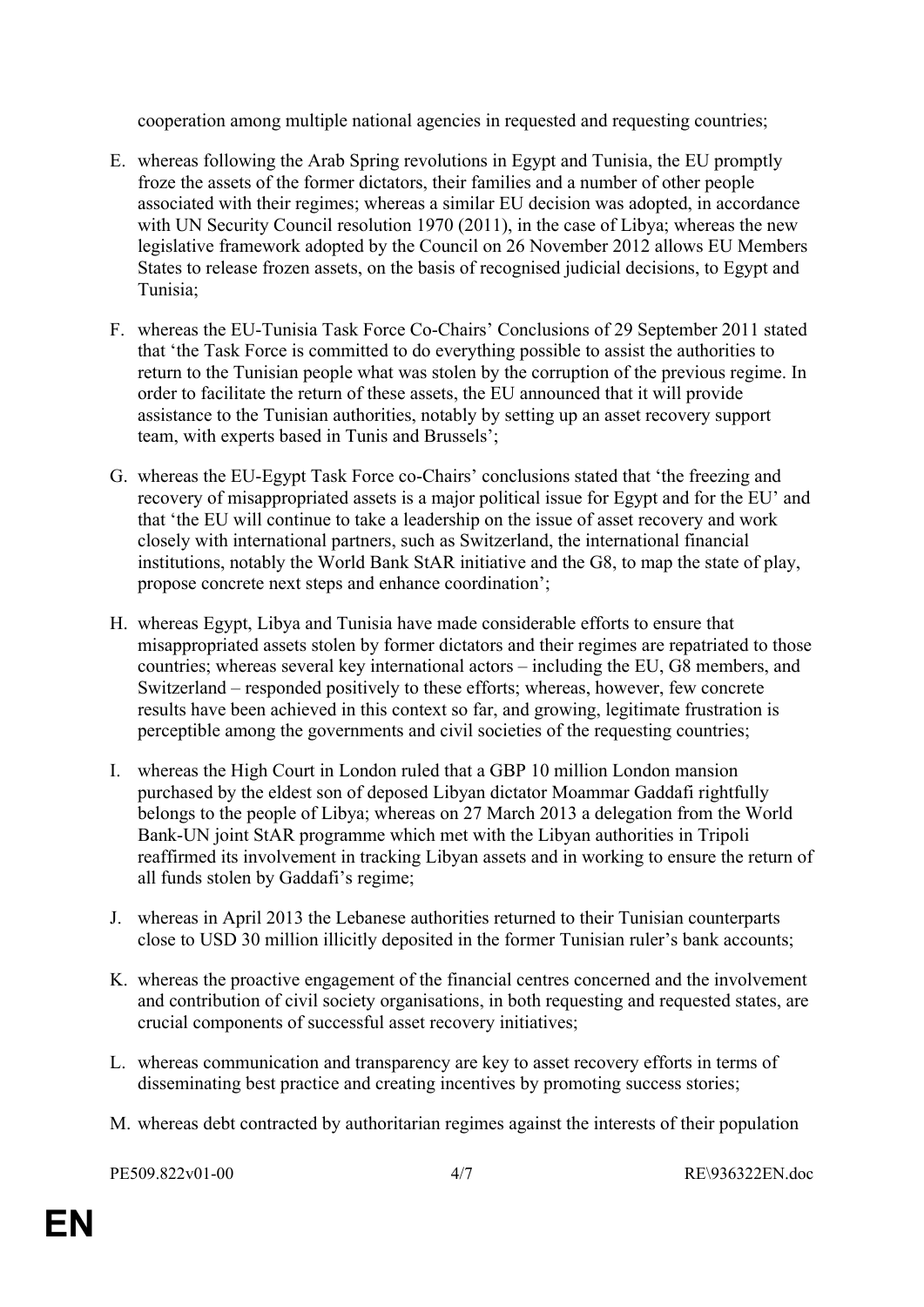and not spent in their interest constitutes odious debt; whereas civil society organisations and parliamentarians from Tunisia and Egypt have called for an independent audit of their national debt; whereas Tunisian President Marzouki, in his speech at the European Parliament on 1 February 2013, called for European Member States to follow the example of Germany by converting part of the Tunisian external debt contracted during the Ben Ali regime into development assistance; whereas over 100 Members of the European Parliament have signed a petition calling for the suspension of the payment of the Tunisian external debt pending an independent audit, in order to identify the odious and illegitimate part of this debt; whereas a quarter of the Tunisian external debt is held by France and the European Investment Bank, according to the World Bank;

- 1. Stresses that the return of misappropriated assets stolen by, and the identification of the odious debt contracted under, former dictators and their regimes in Arab Spring countries in transition are, beyond their economic significance, a moral imperative and a highly politically sensitive issue owing to their implications in terms of justice and accountability being restored in the spirit of democracy and the rule of law, as well as of the EU's political commitment and credibility, and therefore constitute a key dimension of the Union's partnership with its southern neighbourhood, with special regard to Egypt, Libya and Tunisia;
- 2. Underlines the fact that, even if the process of asset recovery follows national legal provisions, and relevant competences lie primarily with national authorities in Member States, other European countries and beyond, the EU has a vital role to play in stimulating and facilitating this process with regard, in particular, to countries with which framework agreements are in force and to multilateral political and economic organisations of which the EU is a member;
- 3. Regrets the fact that, despite considerable efforts made by the Egyptian, Libyan and Tunisian authorities and a strong political will stated by all sides, so far very limited success has been experienced by practitioners who are attempting to engage in the recovery of misappropriated assets, mainly because of the multiplicity and complexity of the provisions and procedures in various national legal systems, legal rigidity, and the lack of expertise on the part of the Arab Spring countries concerned as regards the complex legal, financial and administrative procedures in European and other jurisdictions;
- 4. Deplores the fact that the EU and its Member States have, as a whole, largely failed to live up to the legitimate expectations of the countries concerned that they will take all the necessary steps to ensure a timely recovery of the illicitly acquired funds, and that the very credibility of the EU's revised policy towards the Arab Spring countries is being undermined in consequence;
- 5. Calls on the EU and its Member States to step up efforts in the field of asset recovery by Egypt, Libya and Tunisia; stresses that asset recovery is an essential dimension of the Union's support for democratic transition and economic recovery in these countries and can further strengthen mutual confidence between the two sides in the spirit of partnership with societies which is a cornerstone of the reviewed European Neighbourhood Policy;
- 6. Welcomes the new legislative framework adopted by the Council on 26 November 2012, which facilitates the return of misappropriated funds to Egypt and Tunisia by authorising

[RE\936322EN.doc](#page-0-1) 5/7 [PE509.822v01-00](#page-0-0)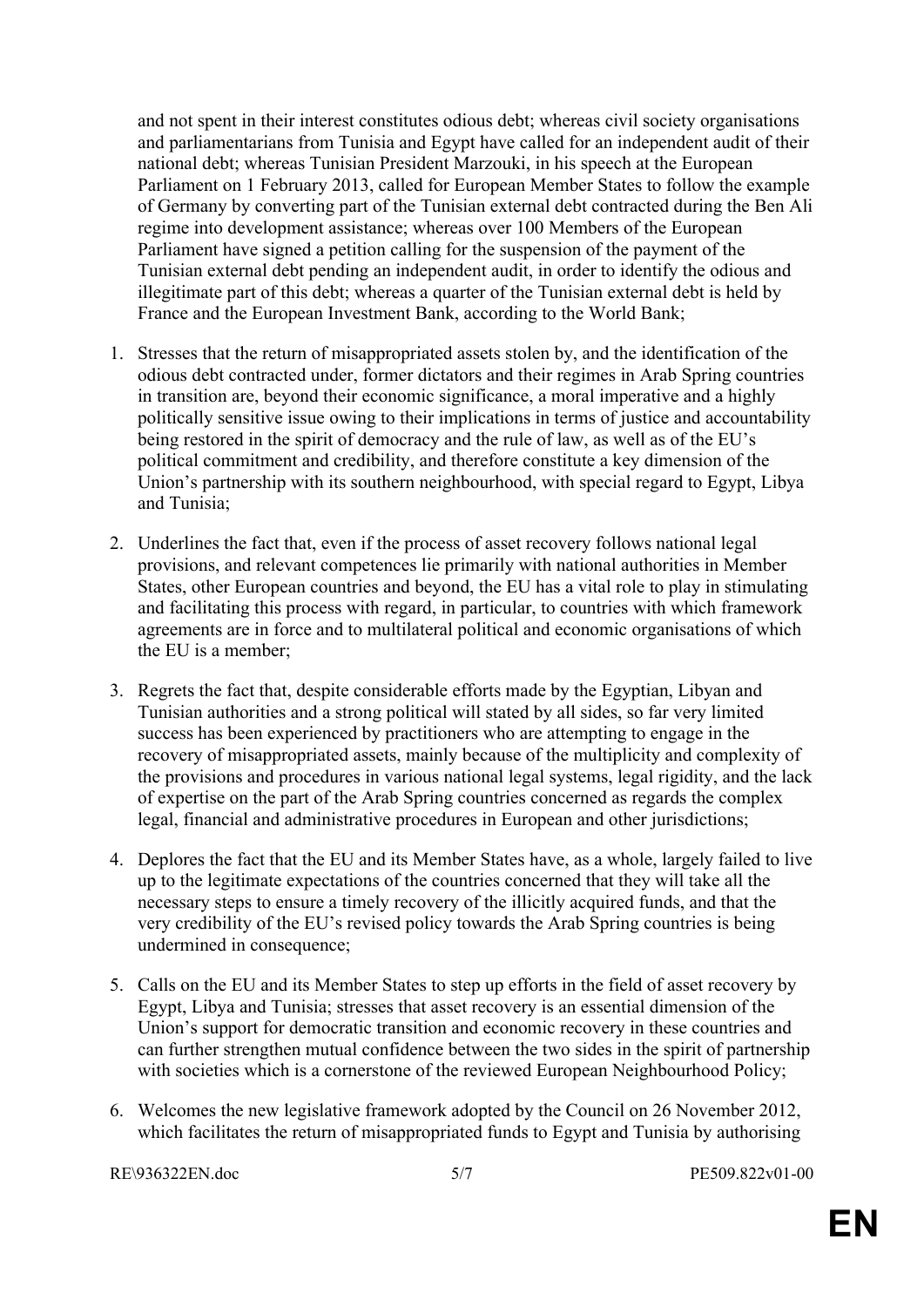Member States to release frozen assets on the basis of recognised judicial decisions and by encouraging the exchange of information between the relevant authorities of Member States, on the one hand, and of Egypt and Tunisia, on the other; stresses, however, the need to achieve concrete results within a reasonable timeframe and to fully include Libya in this process;

- 7. Encourages the National Asset Recovery Offices of all Member States to work closely together and to develop their relations with the relevant authorities in Arab Spring countries in order to assist them in addressing the complex legal procedures; calls on the European External Action Service to take a proactive leadership role, notably in coordinating Member States' efforts, providing capacity-building, and encouraging cooperation among all the states concerned;
- 8. Welcomes, in this connection, the initiative of Canada, France, Germany, Italy, the UK, Japan, Switzerland and the United States to issue a guide providing a comprehensive description of their national legal systems with regard to asset recovery, in order for requesting countries to gain a better understanding of what is legally possible, what kind of information is available, what types of investigation can be conducted and how to proceed in order to obtain effective asset recovery through mutual legal assistance; encourages all Member States to do likewise;
- 9. Welcomes the cooperation between EU institutions and other key international actors in asset recovery by Egypt, Libya and Tunisia, with special regard to the Stolen Asset Recovery Initiative (StAR) of the World Bank and the United Nations Office on Drugs and Crime; stresses the importance of making full use of existing mechanisms, at both national and international level, in parallel with adopting necessary new legislation or adjusting existing legislation in national legal systems in this regard;
- 10. Welcomes the G8 initiative in the form of the Action Plan on Asset recovery of the Deauville Partnership, which identifies concrete measures to promote cooperation and case assistance, capacity-building efforts and technical assistance, and suggests the establishment of a collaborative regional initiative, the Euro-Arab Asset Recovery Forum, for discussion and cooperation on continued efforts;
- 11. Calls for the immediate establishment of an EU mechanism composed of a team of investigators, prosecutors, lawyers and other experts from Member States and other European and non-European countries concerned, including Canada and the United States, with the aim of providing legal and technical advice and assistance to Arab Spring countries in the process of asset recovery; requests that this mechanism be duly financed by the relevant financial instrument within the field of the Union's external relations; underlines, in the context of complex, sensitive and lengthy judicial procedures, the importance of the sustainability of this EU mechanism;
- 12. Calls on the European Union to draw lessons from its experience of asset recovery involving the Arab Spring countries, including with regard to shortcomings in the EU and Member States' legal and policy frameworks, as well as at international level, on this matter; calls on the European Commission and the External Action Service to draft a communication outlining possible initiatives at EU and international levels to ensure swift and efficient recovery of illicitly acquired assets following democratic transition processes